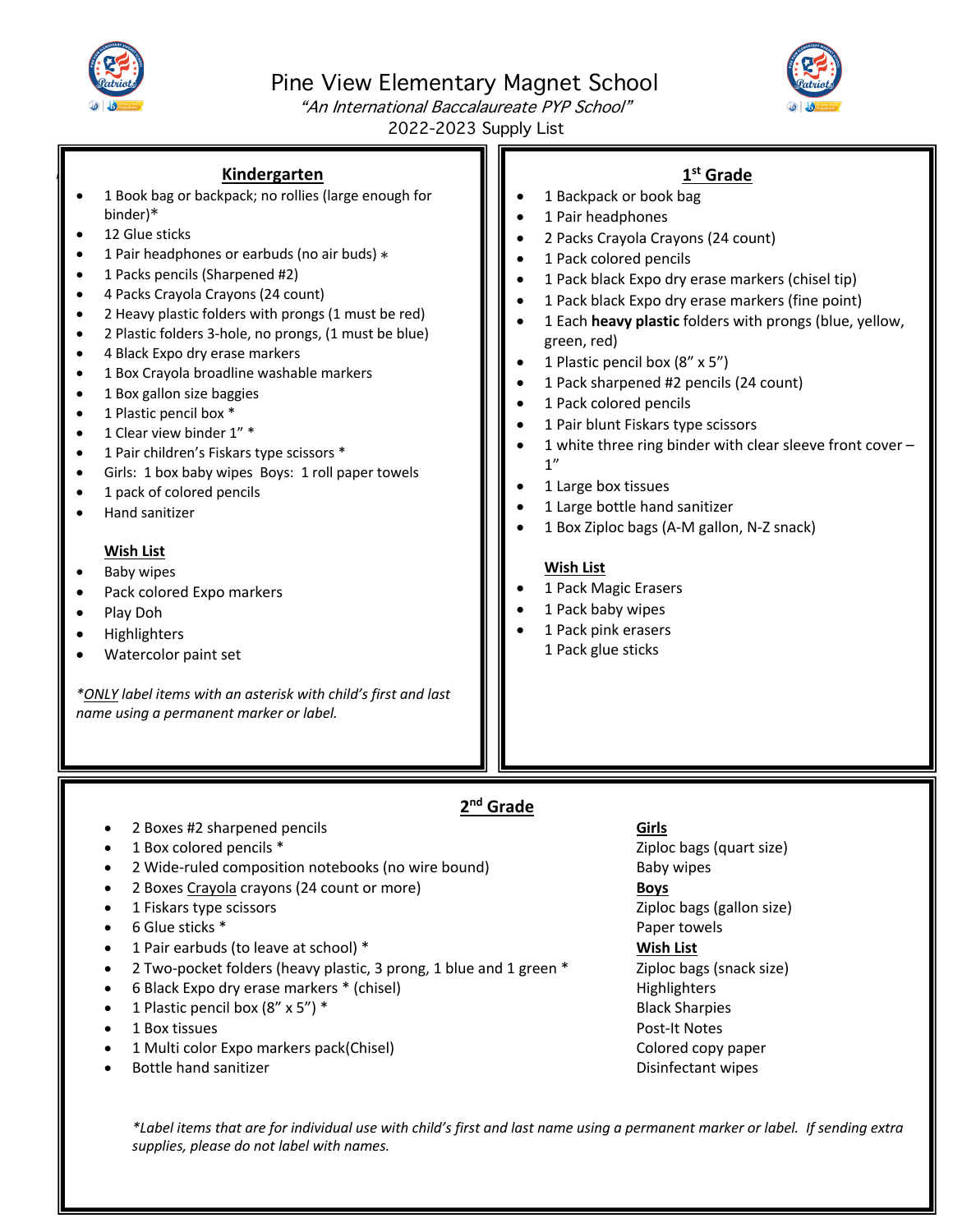

Pine View Elementary Magnet School



"An International Baccalaureate PYP School" 2022-2023 Supply List

### **3rd Grade**

- 1 Pair ear buds (to leave at school) \*
- 1 Box sharpened #2 pencils
- 1 Pencil box \*
- 1 Box markers \*
- $\cdot$  1 Box colored pencils  $*$
- $\bullet$  1 Box crayons  $^*$
- 1 Pair Fiskars type scissors \*
- 1 Heavy duty 1" white binder with clear pocket cover
- 1 Wide-ruled composition notebooks
- 1 Package wide-ruled notebook paper
- 1 Three-Subject spiral notebook
- 1 Box tissues

#### **Wish List:**

- Dry erase markers
- Index cards
- Disinfectant wipes
- Post-it notes
- Hand sanitizer
- Ziploc bags (gallon and sandwich)
- Paper towels

*\*Label items that are for individual use with child's first and last name using a permanent marker or label. If sending extra supplies, please do not label with names.*

# **4th Grade**

- Personal headphones/ear buds (to leave at school)
- 1 Pack Crayola colored pencils 24 pk
- 4 Three-subject spiral notebooks
- 2 Packs of pink erasers
- 1 Pencil pouch that fits in a three-ring binder (no boxes)
- 3 Plastic folders (red, green and blue)
- 1 Highlighter
- 1 Container of disinfectant wipes
- 2 Boxes tissues
- 4 Glue sticks